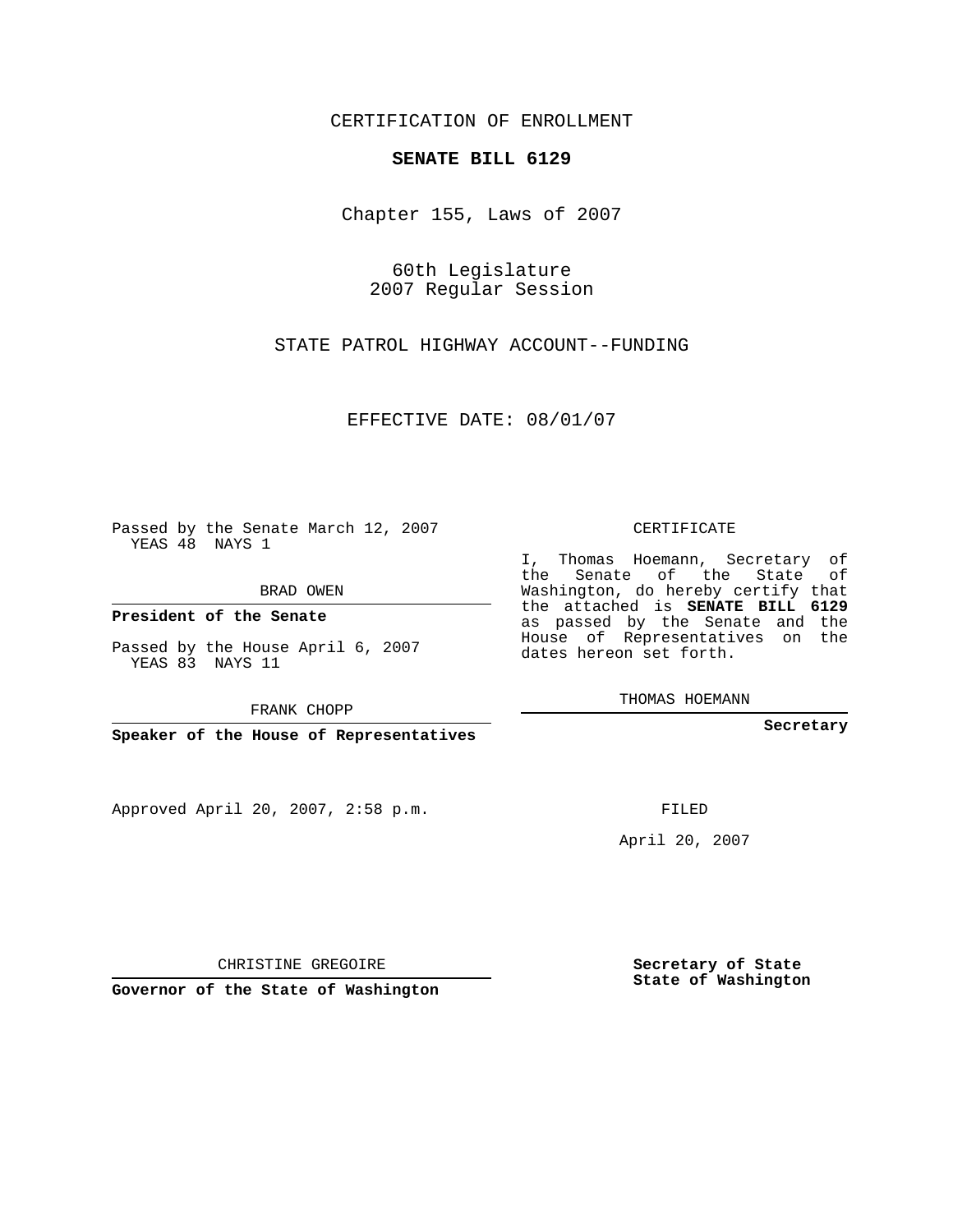## **SENATE BILL 6129** \_\_\_\_\_\_\_\_\_\_\_\_\_\_\_\_\_\_\_\_\_\_\_\_\_\_\_\_\_\_\_\_\_\_\_\_\_\_\_\_\_\_\_\_\_

\_\_\_\_\_\_\_\_\_\_\_\_\_\_\_\_\_\_\_\_\_\_\_\_\_\_\_\_\_\_\_\_\_\_\_\_\_\_\_\_\_\_\_\_\_

Passed Legislature - 2007 Regular Session

**State of Washington 60th Legislature 2007 Regular Session By** Senators Murray and Haugen

Read first time 02/27/2007. Referred to Committee on Transportation.

1 AN ACT Relating to funding for the state patrol highway account; 2 amending RCW 46.16.045 and 46.70.180; and providing an effective date.

3 BE IT ENACTED BY THE LEGISLATURE OF THE STATE OF WASHINGTON:

 4 **Sec. 1.** RCW 46.16.045 and 1990 c 198 s 1 are each amended to read 5 as follows:

 (1) The department in its discretion may grant a temporary permit to operate a vehicle for which application for registration has been made, where such application is accompanied by the proper fee pending action upon said application by the department.

 (2) The department may authorize vehicle dealers properly licensed pursuant to chapter 46.70 RCW to issue temporary permits to operate vehicles under such rules and regulations as the department deems appropriate.

14 (3) The fee for each temporary permit application distributed to an 15 authorized vehicle dealer shall be ((<del>five</del>)) fifteen dollars, five 16 dollars of which shall be credited to the payment of registration fees 17 at the time application for registration is made. The remainder shall 18 be deposited to the state patrol highway account.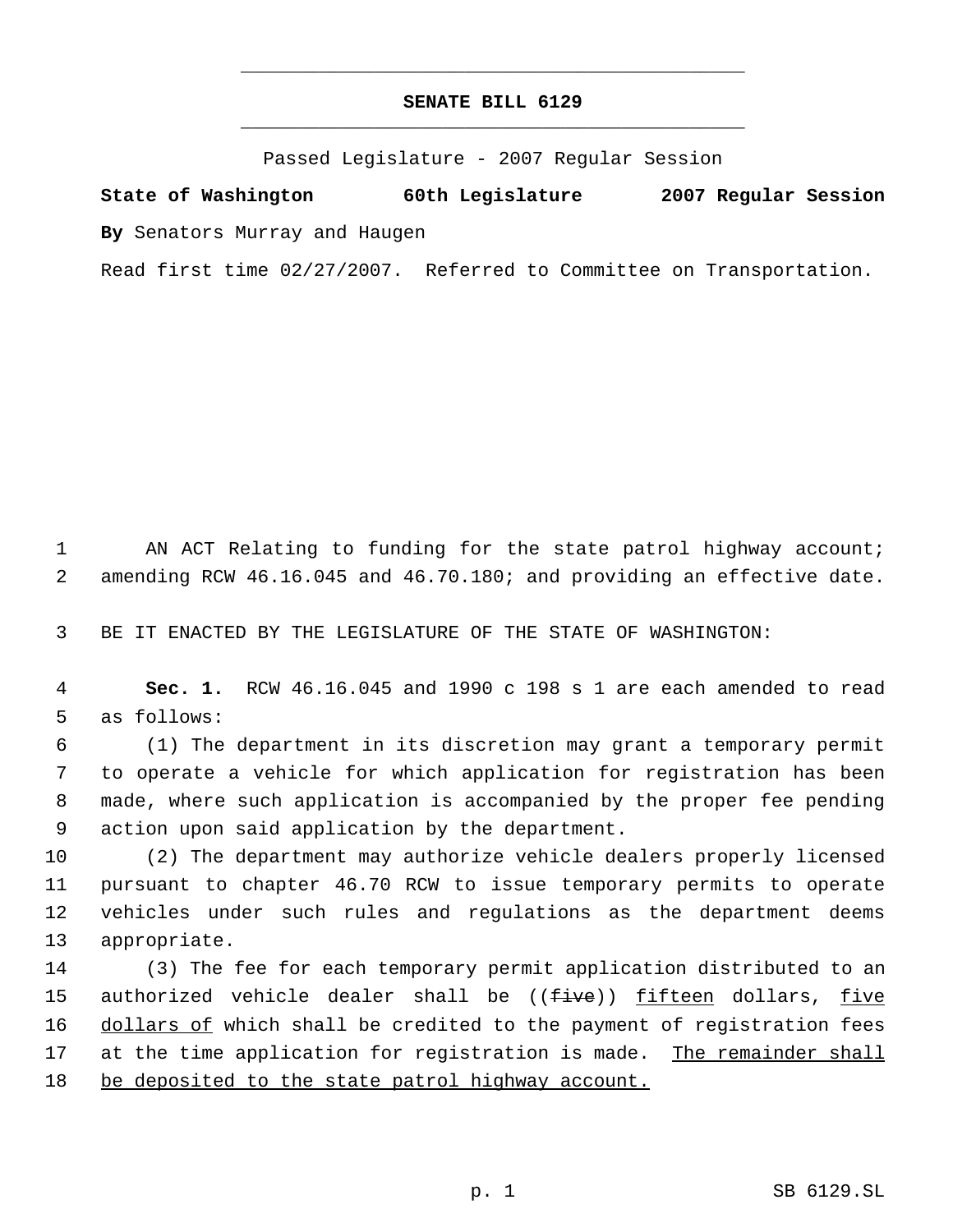(4) The payment of the registration fees to an authorized dealer is considered payment to the state of Washington.

 **Sec. 2.** RCW 46.70.180 and 2006 c 289 s 1 are each amended to read as follows:

Each of the following acts or practices is unlawful:

 (1) To cause or permit to be advertised, printed, displayed, published, distributed, broadcasted, televised, or disseminated in any manner whatsoever, any statement or representation with regard to the sale, lease, or financing of a vehicle which is false, deceptive, or misleading, including but not limited to the following:

 (a) That no down payment is required in connection with the sale of a vehicle when a down payment is in fact required, or that a vehicle may be purchased for a smaller down payment than is actually required;

 (b) That a certain percentage of the sale price of a vehicle may be financed when such financing is not offered in a single document evidencing the entire security transaction;

 (c) That a certain percentage is the amount of the service charge to be charged for financing, without stating whether this percentage 19 charge is a monthly amount or an amount to be charged per year;

 (d) That a new vehicle will be sold for a certain amount above or below cost without computing cost as the exact amount of the factory invoice on the specific vehicle to be sold;

 (e) That a vehicle will be sold upon a monthly payment of a certain amount, without including in the statement the number of payments of that same amount which are required to liquidate the unpaid purchase price.

 (2)(a) To incorporate within the terms of any purchase and sale or lease agreement any statement or representation with regard to the sale, lease, or financing of a vehicle which is false, deceptive, or misleading, including but not limited to terms that include as an added cost to the selling price or capitalized cost of a vehicle an amount for licensing or transfer of title of that vehicle which is not actually due to the state, unless such amount has in fact been paid by the dealer prior to such sale. However, an amount not to exceed 35 ((thirty-five)) fifty dollars per vehicle sale or lease may be charged by a dealer to recover administrative costs for collecting motor vehicle excise taxes, licensing and registration fees and other agency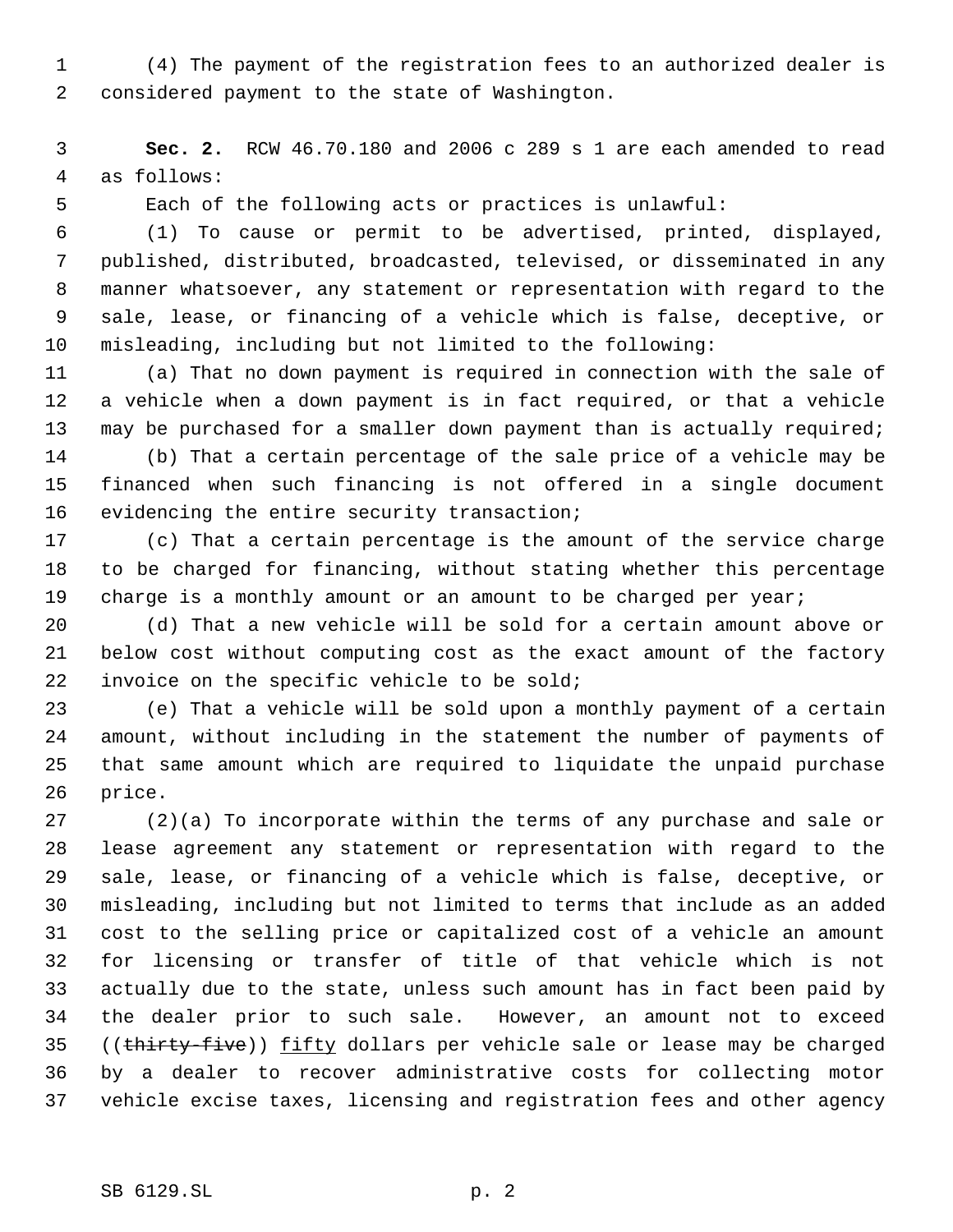fees, verifying and clearing titles, transferring titles, perfecting, releasing, or satisfying liens or other security interests, and other administrative and documentary services rendered by a dealer in connection with the sale or lease of a vehicle and in carrying out the requirements of this chapter or any other provisions of state law.

 (b) A dealer may charge the documentary service fee in (a) of this subsection under the following conditions:

 (i) The documentary service fee is disclosed in writing to a prospective purchaser or lessee before the execution of a purchase and 10 sale or lease agreement;

 (ii) The documentary service fee is not represented to the purchaser or lessee as a fee or charge required by the state to be paid 13 by either the dealer or prospective purchaser or lessee;

 (iii) The documentary service fee is separately designated from the selling price or capitalized cost of the vehicle and from any other 16 taxes, fees, or charges; and

 (iv) Dealers disclose in any advertisement that a documentary 18 service fee in an amount up to ((thirty-five)) fifty dollars may be added to the sale price or the capitalized cost.

 For the purposes of this subsection (2), the term "documentary service fee" means the optional amount charged by a dealer to provide the services specified in (a) of this subsection.

 (3) To set up, promote, or aid in the promotion of a plan by which vehicles are to be sold or leased to a person for a consideration and upon further consideration that the purchaser or lessee agrees to secure one or more persons to participate in the plan by respectively making a similar purchase and in turn agreeing to secure one or more persons likewise to join in said plan, each purchaser or lessee being given the right to secure money, credits, goods, or something of value, depending upon the number of persons joining the plan.

 (4) To commit, allow, or ratify any act of "bushing" which is defined as follows: Entering into a written contract, written purchase order or agreement, retail installment sales agreement, note and security agreement, or written lease agreement, hereinafter collectively referred to as contract or lease, signed by the prospective buyer or lessee of a vehicle, which:

 (a) Is subject to any conditions or the dealer's or his or her authorized representative's future acceptance, and the dealer fails or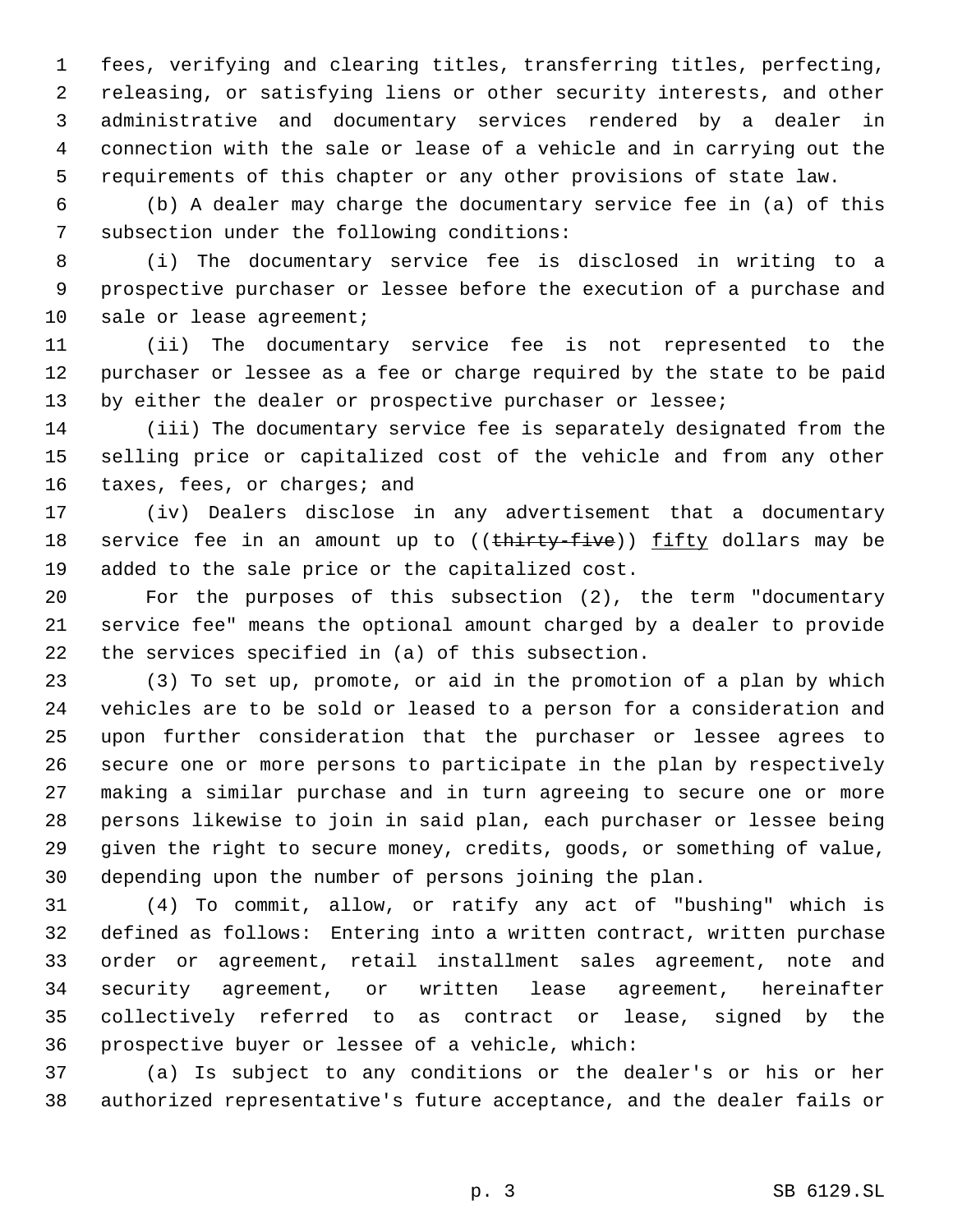refuses within four calendar days, exclusive of Saturday, Sunday, or legal holiday, and prior to any further negotiations with said buyer or lessee to inform the buyer or lessee either: (i) That the dealer unconditionally accepts the contract or lease, having satisfied, removed, or waived all conditions to acceptance or performance, including, but not limited to, financing, assignment, or lease approval; or (ii) that the dealer rejects the contract or lease, thereby automatically voiding the contract or lease, as long as such voiding does not negate commercially reasonable contract or lease provisions pertaining to the return of the subject vehicle and any physical damage, excessive mileage after the demand for return of the vehicle, and attorneys' fees authorized by law, and tenders the refund of any initial payment or security made or given by the buyer or lessee, including, but not limited to, any down payment, and tenders return of the trade-in vehicle, key, other trade-in, or certificate of title to a trade-in. Tender may be conditioned on return of the subject vehicle if previously delivered to the buyer or lessee.

 The provisions of this subsection (4)(a) do not impair, prejudice, or abrogate the rights of a dealer to assert a claim against the buyer or lessee for misrepresentation or breach of contract and to exercise all remedies available at law or in equity, including those under chapter 62A.9A RCW, if the dealer, bank, or other lender or leasing company discovers that approval of the contract or financing or approval of the lease was based upon material misrepresentations made by the buyer or lessee, including, but not limited to, misrepresentations regarding income, employment, or debt of the buyer or lessee, as long as the dealer, or his or her staff, has not, with knowledge of the material misrepresentation, aided, assisted, encouraged, or participated, directly or indirectly, in the misrepresentation. A dealer shall not be in violation of this subsection (4)(a) if the buyer or lessee made a material misrepresentation to the dealer, as long as the dealer, or his or her staff, has not, with knowledge of the material misrepresentation, aided, assisted, encouraged, or participated, directly or indirectly, in the misrepresentation.

 When a dealer informs a buyer or lessee under this subsection (4)(a) regarding the unconditional acceptance or rejection of the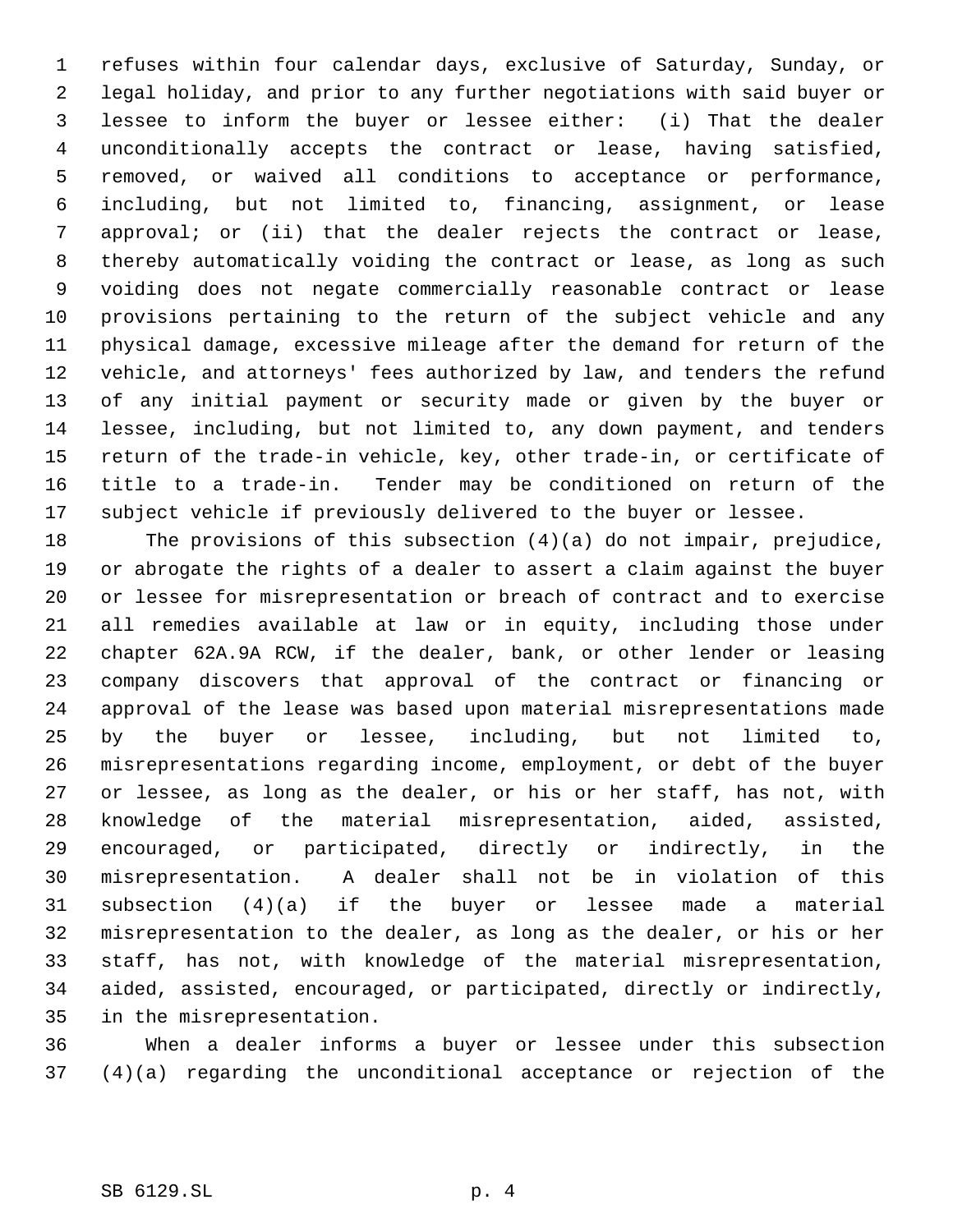contract, lease, or financing by an electronic mail message, the dealer must also transmit the communication by any additional means;

 (b) Permits the dealer to renegotiate a dollar amount specified as trade-in allowance on a vehicle delivered or to be delivered by the buyer or lessee as part of the purchase price or lease, for any reason except:

 (i) Failure to disclose that the vehicle's certificate of ownership has been branded for any reason, including, but not limited to, status as a rebuilt vehicle as provided in RCW 46.12.050 and 46.12.075; or

 (ii) Substantial physical damage or latent mechanical defect occurring before the dealer took possession of the vehicle and which could not have been reasonably discoverable at the time of the taking of the order, offer, or contract; or

 (iii) Excessive additional miles or a discrepancy in the mileage. "Excessive additional miles" means the addition of five hundred miles or more, as reflected on the vehicle's odometer, between the time the vehicle was first valued by the dealer for purposes of determining its trade-in value and the time of actual delivery of the vehicle to the dealer. "A discrepancy in the mileage" means (A) a discrepancy between the mileage reflected on the vehicle's odometer and the stated mileage on the signed odometer statement; or (B) a discrepancy between the mileage stated on the signed odometer statement and the actual mileage on the vehicle; or

 (c) Fails to comply with the obligation of any written warranty or guarantee given by the dealer requiring the furnishing of services or repairs within a reasonable time.

 (5) To commit any offense relating to odometers, as such offenses are defined in RCW 46.37.540, 46.37.550, 46.37.560, and 46.37.570. A violation of this subsection is a class C felony punishable under chapter 9A.20 RCW.

 (6) For any vehicle dealer or vehicle salesperson to refuse to furnish, upon request of a prospective purchaser or lessee, for vehicles previously registered to a business or governmental entity, the name and address of the business or governmental entity.

 (7) To commit any other offense under RCW 46.37.423, 46.37.424, or 46.37.425.

 (8) To commit any offense relating to a dealer's temporary license permit, including but not limited to failure to properly complete each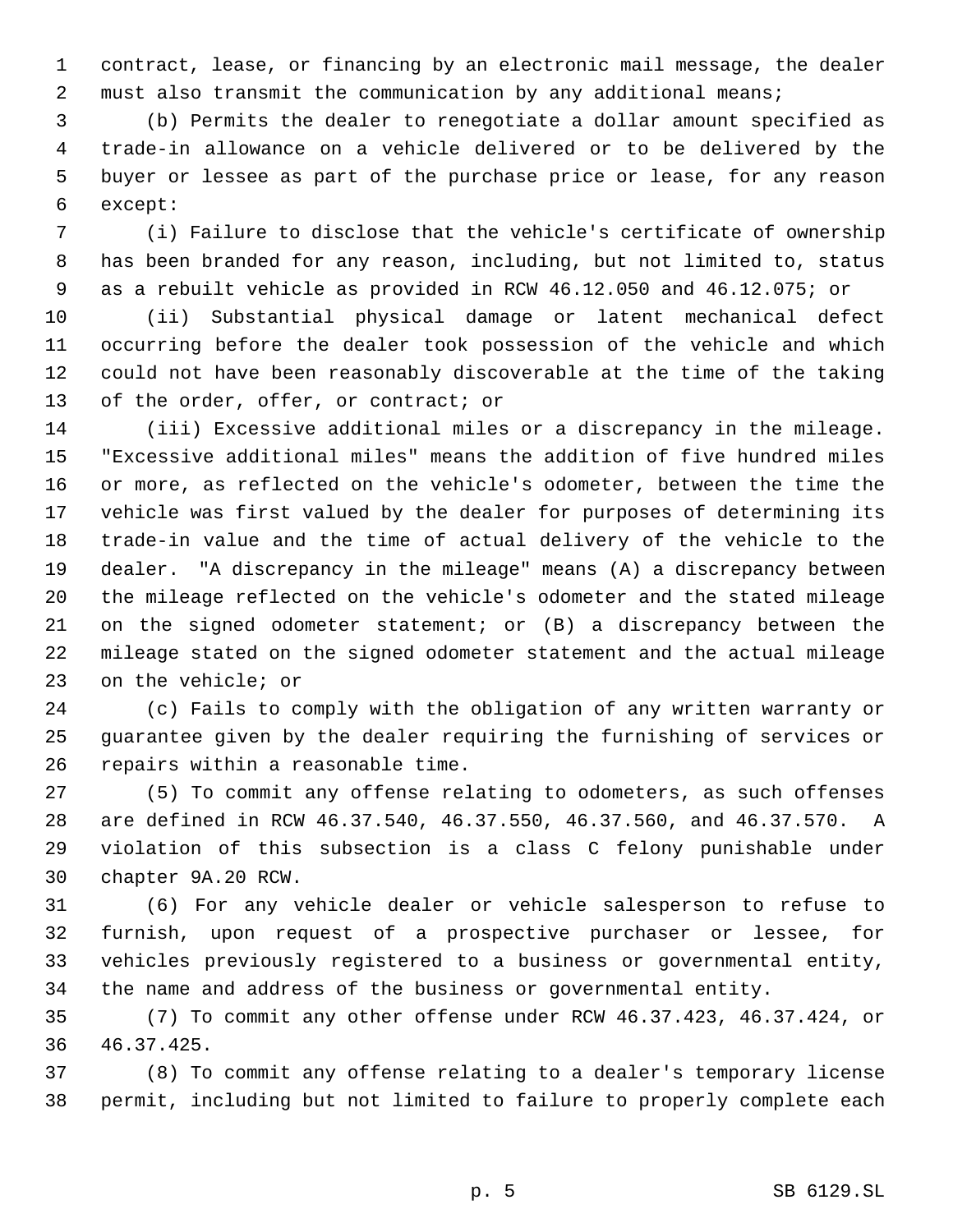such permit, or the issuance of more than one such permit on any one vehicle. However, a dealer may issue a second temporary permit on a vehicle if the following conditions are met:

 (a) The lienholder fails to deliver the vehicle title to the dealer within the required time period;

(b) The dealer has satisfied the lien; and

 (c) The dealer has proof that payment of the lien was made within two calendar days, exclusive of Saturday, Sunday, or a legal holiday, after the sales contract has been executed by all parties and all conditions and contingencies in the sales contract have been met or otherwise satisfied.

 (9) For a dealer, salesperson, or mobile home manufacturer, having taken an instrument or cash "on deposit" from a purchaser or lessee prior to the delivery of the bargained-for vehicle, to commingle the "on deposit" funds with assets of the dealer, salesperson, or mobile home manufacturer instead of holding the "on deposit" funds as trustee in a separate trust account until the purchaser or lessee has taken delivery of the bargained-for vehicle. Delivery of a manufactured home shall be deemed to occur in accordance with RCW 46.70.135(5). Failure, immediately upon receipt, to endorse "on deposit" instruments to such a trust account, or to set aside "on deposit" cash for deposit in such trust account, and failure to deposit such instruments or cash in such trust account by the close of banking hours on the day following receipt thereof, shall be evidence of intent to commit this unlawful practice: PROVIDED, HOWEVER, That a motor vehicle dealer may keep a separate trust account which equals his or her customary total customer deposits for vehicles for future delivery. For purposes of this section, "on deposit" funds received from a purchaser of a manufactured home means those funds that a seller requires a purchaser to advance before ordering the manufactured home, but does not include any loan proceeds or moneys that might have been paid on an installment contract.

 (10) For a dealer or manufacturer to fail to comply with the obligations of any written warranty or guarantee given by the dealer or manufacturer requiring the furnishing of goods and services or repairs within a reasonable period of time, or to fail to furnish to a purchaser or lessee, all parts which attach to the manufactured unit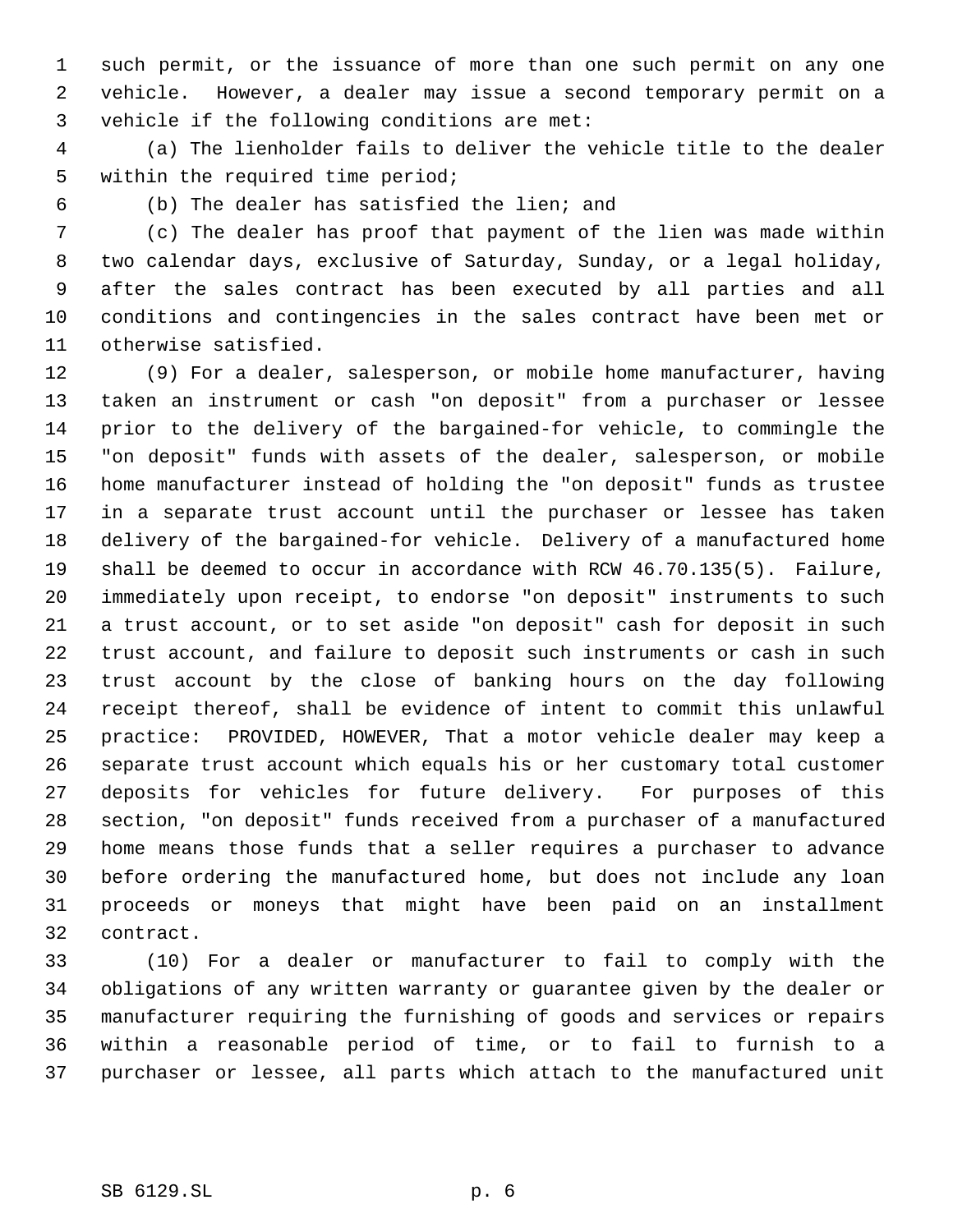including but not limited to the undercarriage, and all items specified in the terms of a sales or lease agreement signed by the seller and buyer or lessee.

 (11) For a vehicle dealer to pay to or receive from any person, firm, partnership, association, or corporation acting, either directly or through a subsidiary, as a buyer's agent for consumers, any compensation, fee, purchase moneys or funds that have been deposited into or withdrawn out of any account controlled or used by any buyer's agent, gratuity, or reward in connection with the purchase, sale, or lease of a new motor vehicle.

 (12) For a buyer's agent, acting directly or through a subsidiary, to pay to or to receive from any motor vehicle dealer any compensation, fee, gratuity, or reward in connection with the purchase, sale, or lease of a new motor vehicle. In addition, it is unlawful for any buyer's agent to engage in any of the following acts on behalf of or in the name of the consumer:

 (a) Receiving or paying any purchase moneys or funds into or out of 18 any account controlled or used by any buyer's agent;

 (b) Signing any vehicle purchase orders, sales contracts, leases, odometer statements, or title documents, or having the name of the buyer's agent appear on the vehicle purchase order, sales contract, lease, or title; or

 (c) Signing any other documentation relating to the purchase, sale, lease, or transfer of any new motor vehicle.

 It is unlawful for a buyer's agent to use a power of attorney obtained from the consumer to accomplish or effect the purchase, sale, lease, or transfer of ownership documents of any new motor vehicle by any means which would otherwise be prohibited under (a) through (c) of this subsection. However, the buyer's agent may use a power of attorney for physical delivery of motor vehicle license plates to the consumer.

 Further, it is unlawful for a buyer's agent to engage in any false, deceptive, or misleading advertising, disseminated in any manner whatsoever, including but not limited to making any claim or statement that the buyer's agent offers, obtains, or guarantees the lowest price on any motor vehicle or words to similar effect.

 (13) For a buyer's agent to arrange for or to negotiate the purchase, or both, of a new motor vehicle through an out-of-state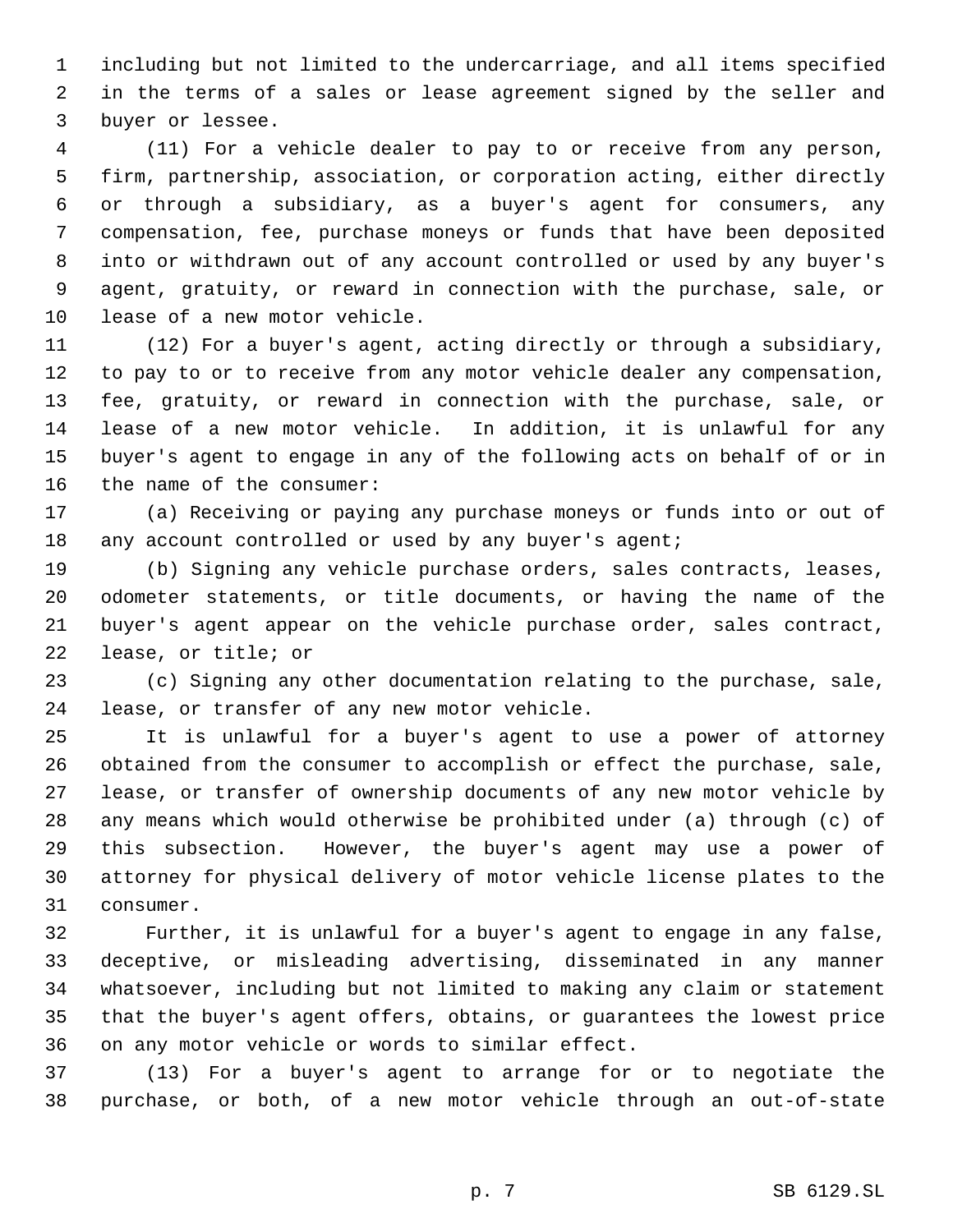dealer without disclosing in writing to the customer that the new vehicle would not be subject to chapter 19.118 RCW. This subsection also applies to leased vehicles. In addition, it is unlawful for any buyer's agent to fail to have a written agreement with the customer that: (a) Sets forth the terms of the parties' agreement; (b) discloses to the customer the total amount of any fees or other compensation being paid by the customer to the buyer's agent for the 8 agent's services; and (c) further discloses whether the fee or any portion of the fee is refundable.

 (14) Being a manufacturer, other than a motorcycle manufacturer governed by chapter 46.93 RCW, to:

 (a) Coerce or attempt to coerce any vehicle dealer to order or accept delivery of any vehicle or vehicles, parts or accessories, or any other commodities which have not been voluntarily ordered by the vehicle dealer: PROVIDED, That recommendation, endorsement, exposition, persuasion, urging, or argument are not deemed to constitute coercion;

 (b) Cancel or fail to renew the franchise or selling agreement of any vehicle dealer doing business in this state without fairly compensating the dealer at a fair going business value for his or her capital investment which shall include but not be limited to tools, equipment, and parts inventory possessed by the dealer on the day he or she is notified of such cancellation or termination and which are still within the dealer's possession on the day the cancellation or termination is effective, if: (i) The capital investment has been entered into with reasonable and prudent business judgment for the purpose of fulfilling the franchise; and (ii) the cancellation or nonrenewal was not done in good faith. Good faith is defined as the duty of each party to any franchise to act in a fair and equitable manner towards each other, so as to guarantee one party freedom from coercion, intimidation, or threats of coercion or intimidation from the other party: PROVIDED, That recommendation, endorsement, exposition, persuasion, urging, or argument are not deemed to constitute a lack of good faith;

 (c) Encourage, aid, abet, or teach a vehicle dealer to sell or lease vehicles through any false, deceptive, or misleading sales or financing practices including but not limited to those practices declared unlawful in this section;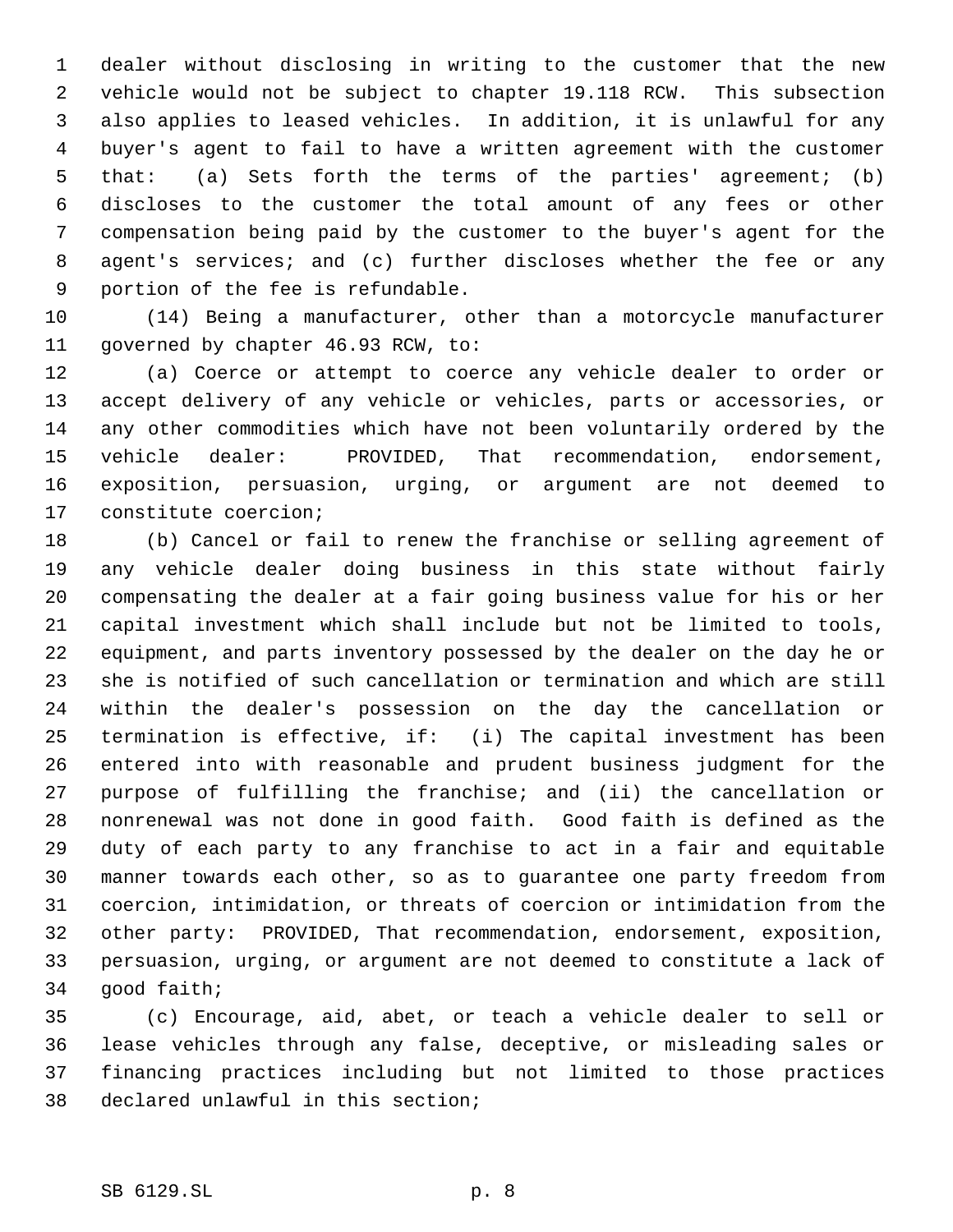(d) Coerce or attempt to coerce a vehicle dealer to engage in any practice forbidden in this section by either threats of actual cancellation or failure to renew the dealer's franchise agreement;

 (e) Refuse to deliver any vehicle publicly advertised for immediate delivery to any duly licensed vehicle dealer having a franchise or contractual agreement for the retail sale or lease of new and unused vehicles sold or distributed by such manufacturer within sixty days after such dealer's order has been received in writing unless caused by inability to deliver because of shortage or curtailment of material, labor, transportation, or utility services, or by any labor or production difficulty, or by any cause beyond the reasonable control of 12 the manufacturer;

 (f) To provide under the terms of any warranty that a purchaser or lessee of any new or unused vehicle that has been sold or leased, distributed for sale or lease, or transferred into this state for resale or lease by the vehicle manufacturer may only make any warranty claim on any item included as an integral part of the vehicle against the manufacturer of that item.

 Nothing in this section may be construed to impair the obligations of a contract or to prevent a manufacturer, distributor, representative, or any other person, whether or not licensed under this chapter, from requiring performance of a written contract entered into with any licensee hereunder, nor does the requirement of such performance constitute a violation of any of the provisions of this section if any such contract or the terms thereof requiring performance, have been freely entered into and executed between the contracting parties. This paragraph and subsection (14)(b) of this section do not apply to new motor vehicle manufacturers governed by chapter 46.96 RCW.

 (15) Unlawful transfer of an ownership interest in a motor vehicle as defined in RCW 19.116.050.

 (16) To knowingly and intentionally engage in collusion with a registered owner of a vehicle to repossess and return or resell the vehicle to the registered owner in an attempt to avoid a suspended license impound under chapter 46.55 RCW. However, compliance with chapter 62A.9A RCW in repossessing, selling, leasing, or otherwise disposing of the vehicle, including providing redemption rights to the